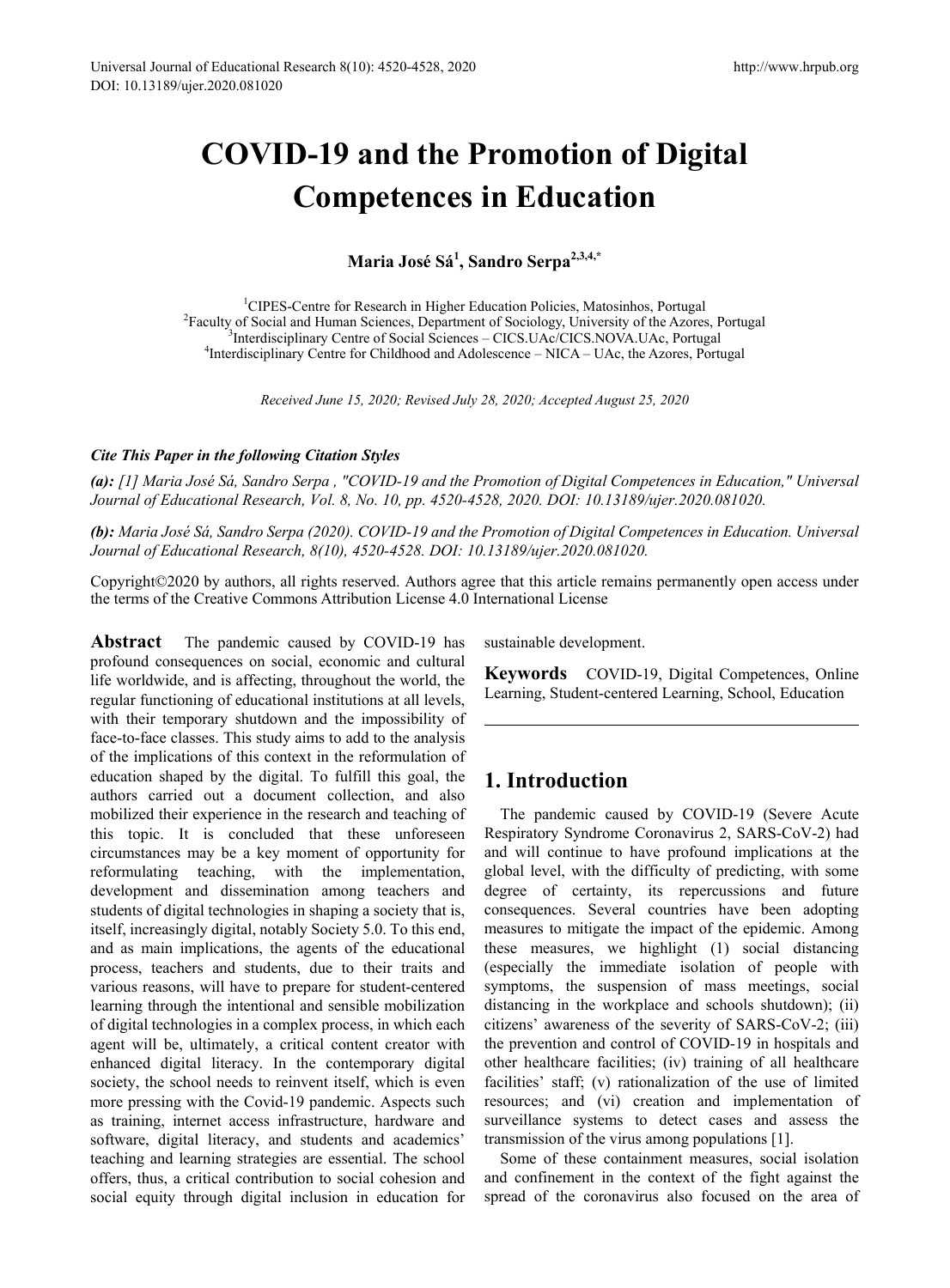education. These measures include, among others, the suspension of face-to-face classes and student tutorial support. These activities, previously carried out mostly in person, began to be developed via the Internet, in a context in which digital, as well as classes broadcasted through television, became the only means of interaction between teachers and students [1]. This challenge of living and coexisting, at least for several months, with a contingent situation caused by COVID-19, can also be viewed as shaping the need for adaptation, but – and especially – as opportunities and new challenges for educational institutions.

In a context in which the pandemic caused by COVID-19 has had profound consequences on social, economic and cultural life worldwide, in an increasingly digital society [2,3], with the announced Society 5.0 based on digital being a paradigmatic example [4,5], the schooling dimension has also been affected in its normal functioning [6,7,8,9,10,11,12].

In this paper, we advocate that these conditions can be a critical moment of opportunity for the reformulation of higher education, with the implementation, development and dissemination, among teachers and students, of digital technologies, enabling personal and social development in a sustainable society [13].

Digital competences are also vital for sustainable development [14]. Cantabrana, Minguell, and Tedesco [15] (p. 44) maintain that "education has a prominent role in promoting inclusion and social integration and helping citizens to develop the competences they need to access, record, edit, publish and share online content autonomously, judiciously and responsibly".

For this analysis of the potential relationship between the COVID-19 pandemic and the promotion of digital competences in education, we will analyze the improvement of digital competences in education, focusing on the following topics: (i) school culture; (ii) digital competences; and (iii) promotion of digital literacy through education. The paper closes with the main conclusions from the research.

## **2. Improvement of Digital Competences in Education**

#### **2.1. School Culture**

School organizations are extremely complex because they deal with individuals and aim at their education/training [16,17,18,19,20], and the specific organizational culture is a key feature to consider in the functioning and potential educational change in the organizational context [21,22,23,24]. Ozcan and Ozturk [25] (p. 46) sum up organizational culture and its consequences in the organization as follows:

"*Organizational culture is known to have an impact on both how employees respond to change as well as*  *the level of their resistance to it. Under circumstances of change, managers must demonstrate openness to novelty and work out ways to get through their teams' phases of resistance to change. Every organization owns a culture unique to itself. Made up of written or unwritten rules, beliefs and values, the organizational culture brings together individuals of differing opinions, beliefs, and values around a shared goal and thus helps the organization attain its goals*".

In terms of school culture, it is a distinctive feature of each school, that is, all schools have a culture of their own. School culture may be defined as the set of "stable, underlying social meanings that shape beliefs and behavior over time" [26] (p. 8). It is a complex concept that entails backgrounds, traditions and rituals that are part of and shape the institution's history.

Strong school culture has numerous advantages, such as fostering performance and success, promoting the motivation of teaching and non-teaching staff, as well as students' and encouraging all the institutional actors to identify with the institution [27]. This is, thus, a key concept in the success of the school as an organization, having always underlying the sense of community.

#### **2.2. Digital Competences**

The digital competence – or digital literacy – is pivotal in contemporary social digitalization and should be promoted at all educational levels. It entails the capacity of using digital technology in fostering conscious civic participation in multiple dimensions [13,28,29,30], and sustainability is one of these dimensions [31].

The literature offers several definitions of the capacity to mobilize the digital [32,33]. One of these definitions advocates that the Digital Competence "required when using ICT [Information and Communications Technology] and digital media to perform tasks; solve problems; communicate; manage information; collaborate; create and share content; and build knowledge effectively" [34] (pp. 3 and 4). This implies the ability to use digital technology, but consciously and critically [33]. The digital competence encompasses the ability to use, both as a consumer and as a content creator, digital technology, both in public and private life [13,28,35,36,37].

The need for digital competences is central to shaping the participation of individuals from different conditions in social, age, gender and even disability terms in this society [13,38]. In the teaching-learning process across the entire educational system, there is a lack of digital competences, which is an obstacle to learning and attaining these same competences based on the use of technologies and e-learning [39] and it is, potentially, a critical element in reducing the digital divide [9,15,39].

In the report Promoting Effective Digital-Age Learning, Kampylis et al. [38] advocate the relevance of being a European reference framework that allows comparability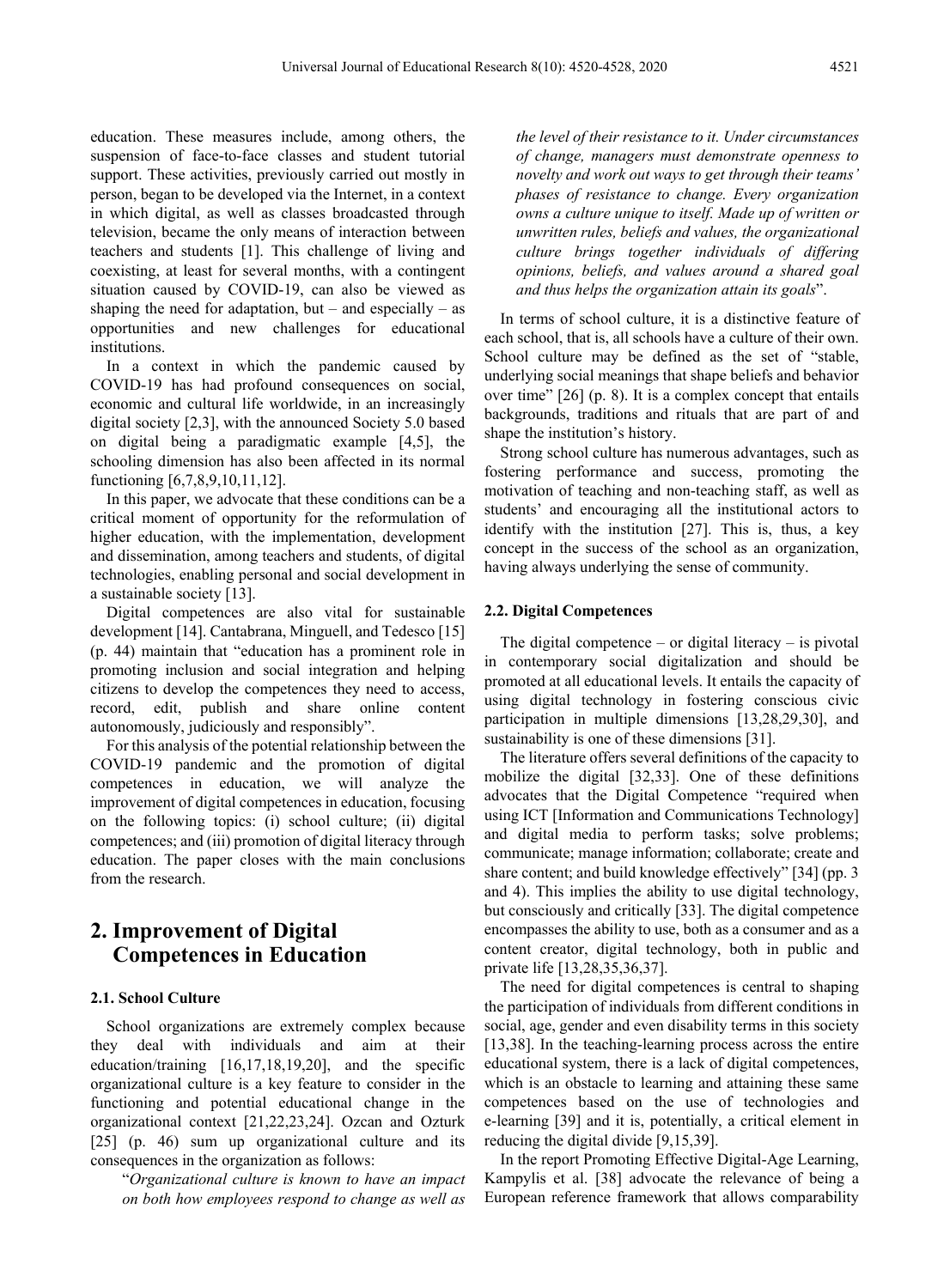to be used across all European Member States in the educational arena. Thus, the European Framework for Digitally-Competent Educational Organisations (DigCompOrg) seeks to be a trans-national systemic approach for European organizations to assess their digital capacity. This framework is composed of seven key elements and fifteen inter-related sub-elements that are common to all educational sectors across the Member

States (Figure 1).

Gomez Zermeño [40] argues that the presence of the Internet is unavoidable in contemporary life. Some authors even speak of a digital society, for example, "Society 5.0": a super-smart society. Society 5.0 emerges as a result of a technological revolution, which will have effects in all spheres of citizens' lives [41].



Source: Kampylis et al. [41] (p. 5).

**Figure 1.** European Reference Framework for Digitally-Competent Educational Organizations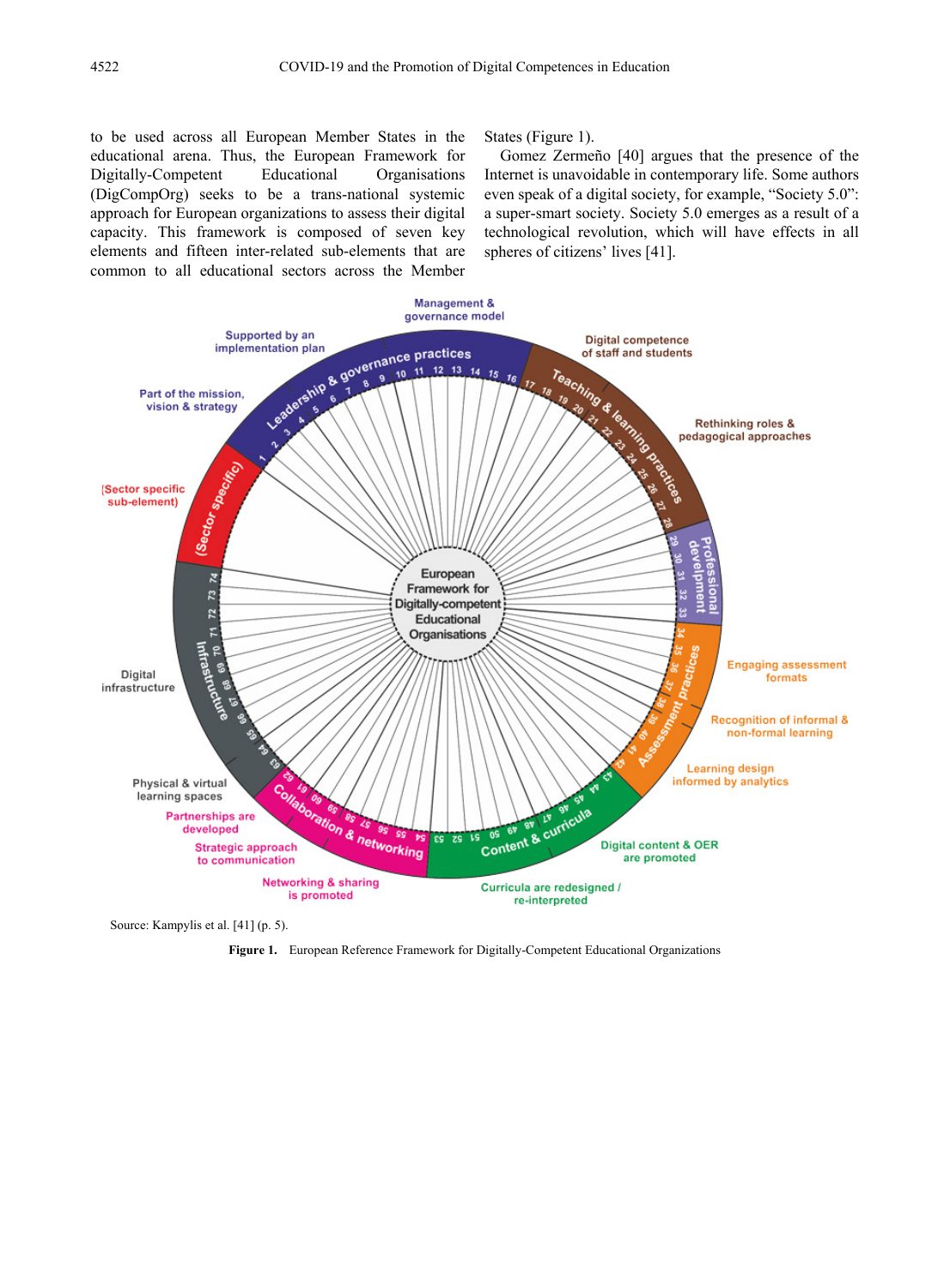In their work released in 2020, on the topic of digital earth challenges and future trends, van Genderen et al. [42] offer insights on new opportunities and future trends in digital earth, and propose new technology trends, such as IoT, Blockchain, Virtual Reality/Augmented, Reality/Mixed Reality, Artificial Intelligence (AI), Hyper-Connectivity, 5G, Fog/Edge Computing, Progress in Computing and Microelectronics, and In-memory Computing.

The development of digital competences, such as creativity and innovation; communication and collaboration; research and information handling; critical thinking; digital citizenship; and informational literacy [43], may, hence, also add to the learning of a culture of sustainability [3].

The concept of sustainability has gone through several stages [31,44,45] and encompasses the economic, social and environmental dimensions [46,47,48,49]. In a sustainable society, citizens are expected to develop eight key competences, detailed in Table 1.

The digitalization process that runs through contemporary society [50] is translated, for example, into Society 5.0, which involves developing the potential of the individual-digital technology relationship in the

development of sustainability, culminating in a smart society [4,5] that may foster a "smart education" [51].

According to Sá and Serpa [14], UNESCO [52,53] advocates the critical importance of education in promoting and developing both Sustainable Development Goals (SDGs) and individual sustainability competences. In this context, SDG4 (quality education) takes on special relevance "for the achievement of sustainable development, and Education for Sustainable Development is particularly needed because it empowers learners to make informed decisions and act responsibly for environmental integrity, economic viability and a just society, for present and future generations" [53] (p. 63).

UNESCO [52,53] sustains that education is vital in fostering SDGs and sustainability competences. In particular, education is paramount in attaining sustainable development, and Education for Sustainable Development (ESD) is particularly needed, inasmuch that it enables students to make informed decisions and have responsible actions in terms of environmental integrity, economic viability and fair society, both for present and future generations [54]. Furthermore, it may foster a more active learning process in the part of the student [40].

**Table 1.** Eight key competences for sustainability.

| The ability to recognize and understand relationships; to analyze complex systems; to think of how systems are embedded within different<br>domains and different scales; and to deal with uncertainty.                                                                                                                            |
|------------------------------------------------------------------------------------------------------------------------------------------------------------------------------------------------------------------------------------------------------------------------------------------------------------------------------------|
| Anticipatory competence, which includes the ability to "understand and evaluate multiple futures – possible, probable and desirable.                                                                                                                                                                                               |
| Normative competence, which relates to the ability to "understand and reflect on the norms and values that underlie one's actions; and to<br>negotiate sustainability values, principles, goals, and targets, in a context of conflicts of interests and trade-offs, uncertain knowledge and<br>contradictions".                   |
| Strategic competence, that is, the ability to "collectively develop and implement innovative actions that further sustainability at the local<br>level and further afield".                                                                                                                                                        |
| Collaboration, i.e., the ability to "learn from others; to understand and respect the needs, perspectives and actions of others (empathy); to<br>understand, relate to and be sensitive to others (empathic leadership); to deal with conflicts in a group; and to facilitate collaborative and<br>participatory problem solving". |
| Critical thinking competence, which involves the ability to "question norms, practices and opinions; to reflect on own one's values,<br>perceptions and actions; and to take a position in the sustainability discourse".                                                                                                          |
| Self-awareness, which entails the need to "reflect on one's own role in the local community and (global) society; to continually evaluate and<br>further motivate one's actions; and to deal with one's feelings and desires".                                                                                                     |
| Integrated problem-solving competence, i.e., the "overarching ability to apply different problem-solving frameworks to complex                                                                                                                                                                                                     |

Integrated problem-solving competence, i.e., the "overarching ability to apply different problem-solving frameworks to complex sustainability problems and develop viable, inclusive and equitable solution options that promote sustainable development, integrating the above mentioned competences".

Source: Adapted from UNESCO [53] (p. 10).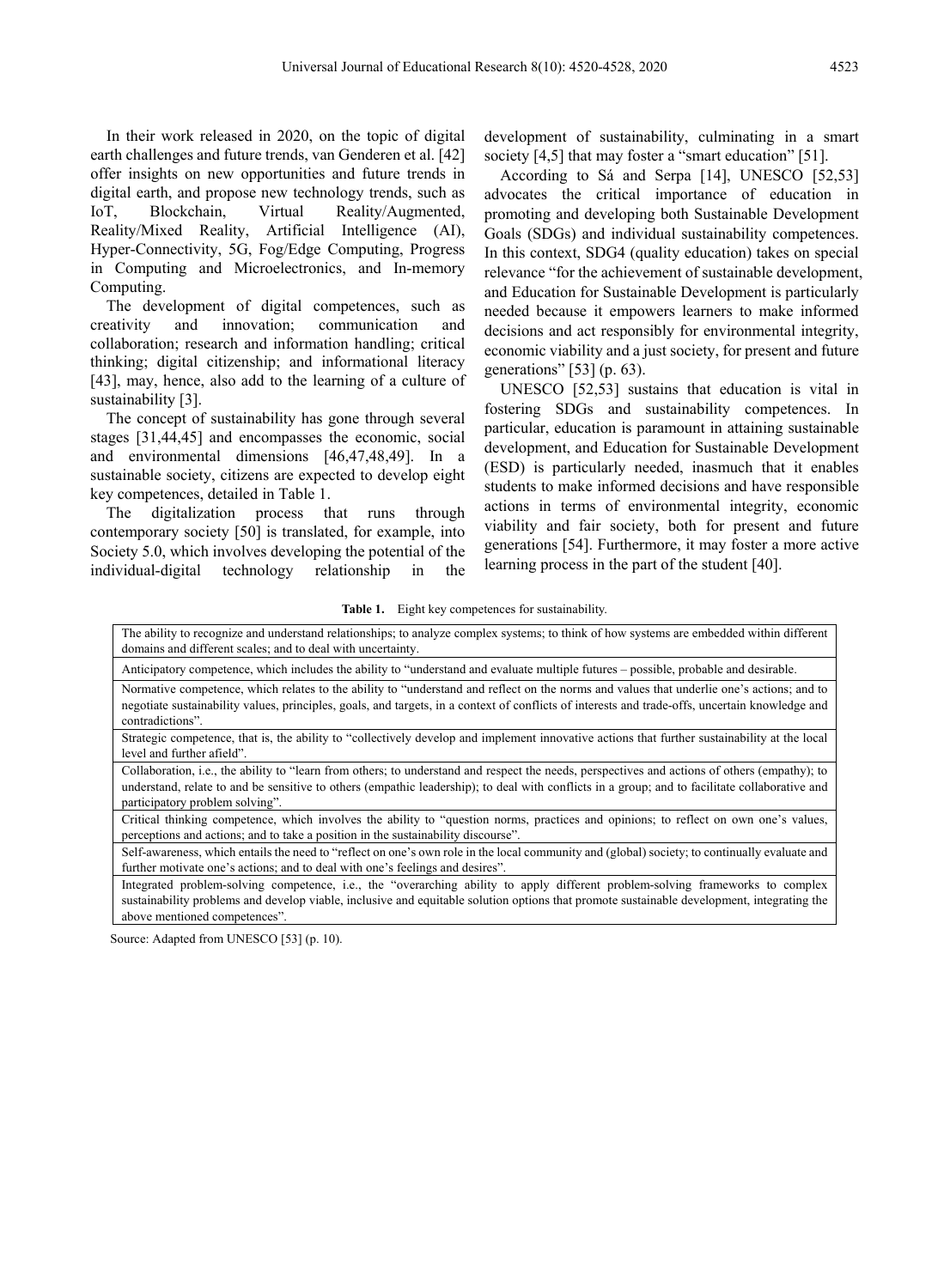#### **2.3. Fostering Digital Literacy through Education**

School culture will have to change more quickly in the path towards fostering education that, by mobilizing digital competences as a consumer but also as a content creator, adopts student-centered learning [6,31,55,56] in a logic of participatory action-research [57].

Digital literacy itself is critical [28] as a skill to mobilize competences in the selection, apprehension and use of information that comes digitally through the Internet. However, there are inequalities regarding a school based on the digital virtual [58].

In the specific context of the COVID-19 pandemic, has called for school closures all around the world, with the associated impacts on millions of students. National governments tried to mitigate the consequences of school lockdown by developing online learning programs and distant education, but this has negatively affected disadvantaged children and youth, as not all have access to digital technologies. Furthermore, the care and supervision schools provide moved on to parents, with the consequent social-economic burden and the fact that many students were left unsupervised as their parents had to go to work [59]. In view of this scenario, "School closure measures

should consider epidemiological evidence and avoid exacerbating inequities, providing learning without digital technologies, childcare alternatives, and health care, including nutritional programmes [*sic*]" [59] (p. e644). These inequalities call into question the formal principle of equality in access and school path [60].

Zhang, Wang, Yang, and Wang [61] offer a good example of a very well presented program, an emergency policy initiative launched by the Chinese government called "Suspending Classes without Stopping Learning". However, the authors warn of the various and serious challenges associated with this program, such as the online teaching infrastructure, the ability and experience of teachers, the information gap, the complex environment at home.

The authors [61] provide a set of suggestions on this process and how to improve it. Table 2 presents a summary of these suggestions.

This has, naturally, implications in terms of the national policies. Zhang et al. [61] put forth these implications and offer suggestions for the educational policies to be developed and enhanced in practice (Table 3).

**Table 2.** Suggestions to improve the promotion of digital literacy through education ("Suspending Classes without Stopping Learning" program)

| Public emergency management is led and coordinated by the government and widely participated in by schools, enterprises and the<br>general public.                                                                                                                                                                                                                                          |
|---------------------------------------------------------------------------------------------------------------------------------------------------------------------------------------------------------------------------------------------------------------------------------------------------------------------------------------------------------------------------------------------|
| There have been many efforts by the government and society to predict problems that may arise in the process of policy implementation<br>and to search for corresponding solutions.                                                                                                                                                                                                         |
| Despite the encouragement for local authorities and schools to adapt measures to local conditions (e.g. the slogan of "one school,<br>multiple policies"), this is difficult to address under time constraints, due to disparity in teacher quality and education resources across<br>schools, and a lack of mature and detailed plans for large-scale online education in emergency times. |
| It is difficult to predict the duration of the emergency, creating a great challenge for educational activities.                                                                                                                                                                                                                                                                            |
| "Suspending Classes Without Stopping Learning" is arguably an experiment in large-scale online education. The experiment demonstrates big differences between, and the irreplaceability of, online and offline education.                                                                                                                                                                   |

Source: Adapted from Zhang et al. [61] (pp. 4-5).

**Table 3.** Implications and suggestions of the program "Suspending Classes without Stopping Learning"

|  | The government should further promote the construction of the educational information superhighway, and test its functions, as well as    |
|--|-------------------------------------------------------------------------------------------------------------------------------------------|
|  | assess whether it can meet the demand for online teaching in times of emergency.                                                          |
|  | To equip teachers with standardized home-based teaching equipment across the country, especially with standardized electronic             |
|  | devices to meet the needs of online teaching and individual tutoring in the home environment. Students' need for basic learning           |
|  | equipment should also be considered.                                                                                                      |
|  | To provide systematic training for teachers. Arguably the use of online platforms for high-quality teaching is an inevitable trend in the |
|  | Internet era.                                                                                                                             |
|  | To support and call for research into online education, at a national level, to enlighten approaches to effective online education. In    |
|  | addition, to encourage and support social organizations and schools to play their roles fully is also of paramount importance.            |
|  | One of the most pressing current tasks is to conduct in-depth investigations into online education, especially concerning student         |
|  | support.                                                                                                                                  |

Source: Adapted from Zhang et al. [61] (p. 5).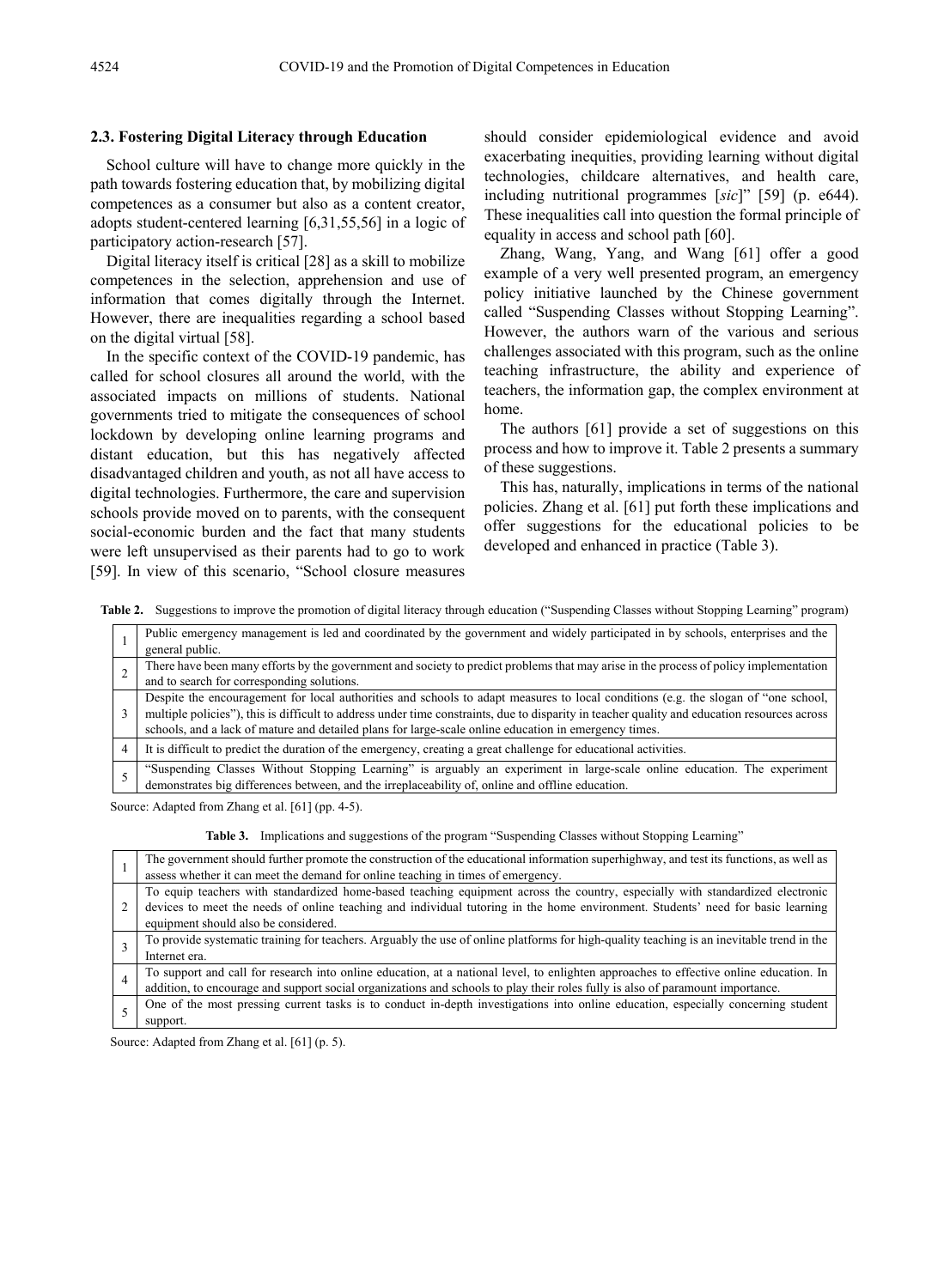Interdisciplinarity is vital in this process [31,62]. On the one hand, curriculum design has to involve numerous stakeholders, such as educational leaders, academics, students and employers, among others. On the other hand, "To continue sustainability education through linear models is to limit students' abilities to make connections, establish relationships, communicate their work and truly understand the complexity of sustainability" [6] (p. 31).

Interdisciplinarity is, then, vital in this process, in which different stakeholders intervene [6,31,62].

Zhu and Liu [63], applying their vision to the Chinese context – as well as other authors – deem essential, among others:

- to provide for open educational platforms that allow students and teachers to access high-quality learning tools;
- to carry out quantitative and qualitative research and assess current models of online teaching-learning processes;
- to develop in teachers the ability to carry out for online teaching and in the non-teaching staff the ability to support teachers and online systems;
- to encourage cooperation between universities, national and international organizations, the public and private sectors, civil society and other stakeholders, with the purpose of fostering high-quality online learning;
- to allocate investments and funds to distant learning to invest in modern technology;
- to arrange for flexible learning sessions, accommodating targeted students time schedules;
- to arrange for online exams to distant learning the students;
- to start or improve the existing educational TV channels and broadcast programs for 24 hours a day, to increase the learner's flexibility to learn;
- to digitalize all the libraries and made all the books available on the Internet to all stakeholders.

## **3. Conclusions**

In the contemporary digital society, the school needs to reinvent itself, which is even more pressing with the Covid-19 pandemic [63]. Aspects such as training, internet access infrastructure, hardware and software, digital literacy, and students and academics' teaching and learning strategies are essential in this shift. The cultural diversity of schools and other educational institutions takes on a fundamental role. As Putri, Mirzania, and Hartanto [64] (p. 51) argue,

*"This is the responsibility of a leader in determining the shared culture that will be believed and applied by each member of the organization. A leader who is responsible for an organization that accommodates cross-cultural employees is expected to be able to manage that diversity well".*

The school offers, thus, a critical contribution to social cohesion and social equity through digital inclusion in education for sustainable development. The benefits of digitalization for sustainable development are undeniable, and only those countries and systems that fully embrace an education that fosters digital competences will equip their citizens with the competences needed for them to thrive and succeed both in the personal and professional spheres.

## **Funding**

This work is financed by national funds through FCT – Foundation for Science and Technology, I.P., within the scope of the project «UIDB 04647/2020» of CICS.NOVA– *Centro Interdisciplinar de Ciências Sociais da Universidade Nova de Lisboa*.

### **REFERENCES**

- [1] Sá, M. J., & Serpa, S. (2020). The global crisis brought about by SARS-CoV-2 and its impacts on education: An overview of the Portuguese panorama. Science Insights Education Frontiers, 5(2), 525-530. https://doi.org/10.15354/sief.20.ar 039
- [2] Melentieva, Y. P. (2020). Digital reading: Genealogy of formation and prospects for its development in a digitalized society. Bibliosphere, 4, 14-21. https://doi.org/10.20913/18 15-3186-2019-4-14-21
- [3] ElMassah, S., & Mohieldin, M. (2020). Digital transformation and localizing the Sustainable Development Goals (SDGs). Ecological Economics, 169, 106490. http://doi.org/10.1016/j.ecolecon.2019.106490
- [4] Ferreira, C. M., & Serpa, S. (2018). Society 5.0 and social development: Contributions to a discussion. Management and Organizational Studies, 5(4), 26. https://doi.org/10.543  $0/mos.v5n4p26$
- [5] Gladden, M. E. (2019). Who will be the members of Society 5.0? Towards an anthropology of technologically posthumanized future societies. Social Sciences, 8(5), 148. https://doi.org/10.3390/socsci8050148
- [6] Bernier, A. (2017). From linear industrial structures to living systems: A design shift in education for sustainability. Education Sciences, 7(2), 43. https://doi.org/10.3390/educs ci7020043
- [7] Daniel, S. J. (2020). Education and the COVID-19 pandemic. Prospects. https://doi.org/10.1007/s11125-020-09464-3
- [8] López-Belmonte, J., Pozo-Sánchez, S., Fuentes-Cabrera, A., & Trujillo-Torres, J.-M. (2019). Analytical competences of teachers in big data in the era of digitalized learning. Education Sciences, 9(3), 177. https://doi.org/10.3390/educ sci9030177
- [9] Mavrou, K., Meletiou-Mavrotheris, M., Kärki, A., Sallinen, M., & Hoogerwerf, E.-J. (2017). Opportunities and challenges related to ICT and ICT-AT use by people with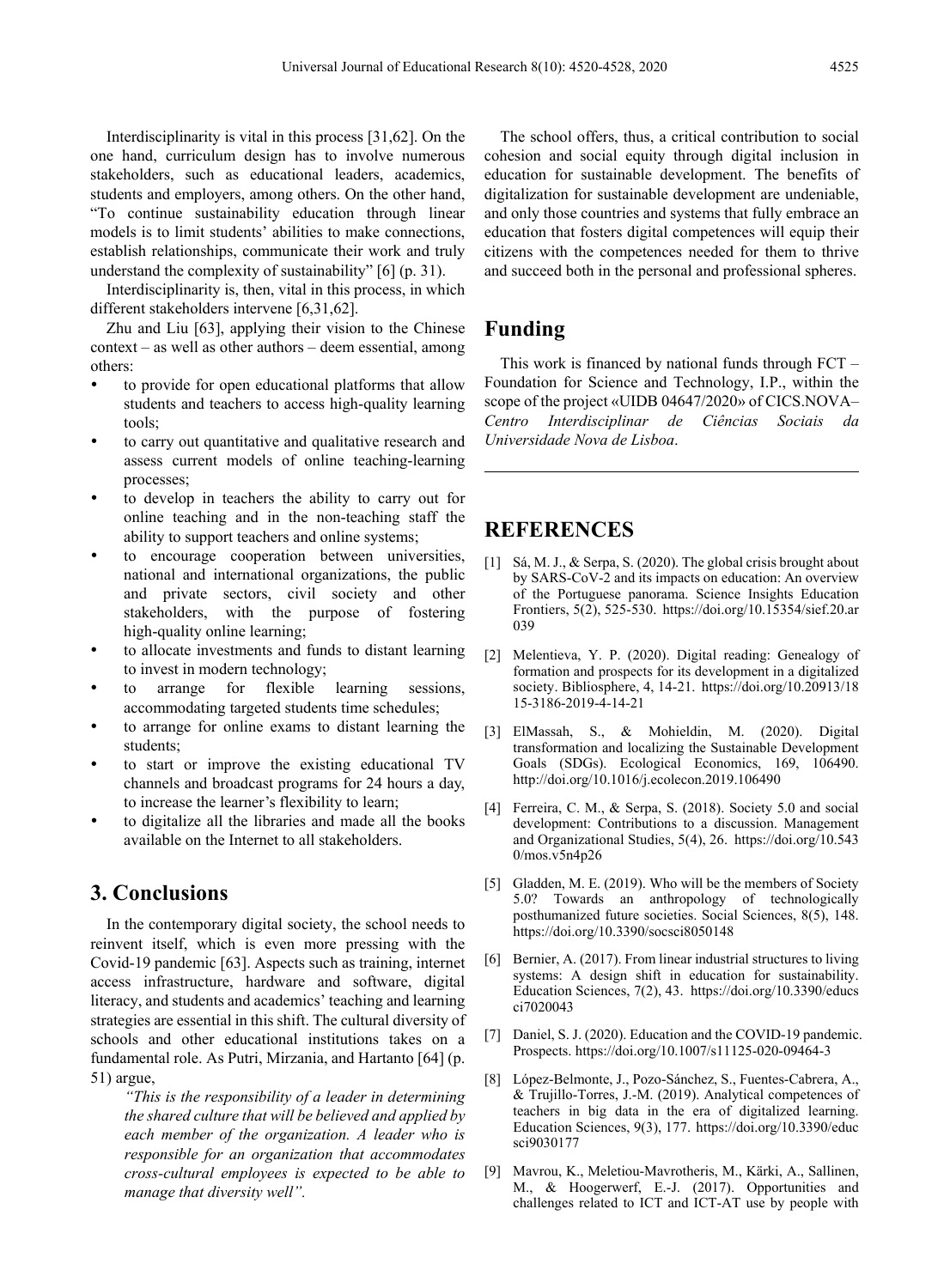disabilities: An explorative study into factors that impact on the digital divide. Technology and Disability, 29(1-2), 63-75. https://doi.org/10.3233/TAD-170174

- [10] Raitskaya, L., & Tikhonova, E. (2019). Skills and competencies in higher education and beyond. Journal of Language and Education, 5(4), 4-8. https://doi.org/10.1732 3/jle.2019.10186
- [11] Gruzina, Y. M., Mel'nichuk, M. V., & Belogash, M. A. (2020). Leadership ideas shaped by digital insights in higher education. Management Science, 9(4), 75-84. Management https://doi.org/10.26794/2404-022X-2019-9-4-75-84
- [12] Strielkowski, W. (2020). COVID-19 pandemic and the digital revolution in academia and higher education. Preprints, https://doi.org/10.20944/preprints202004.0290.v1
- [13] Napal Fraile, M., Peñalva-Vélez, A., & Mendióroz Lacambra, A. (2018). Development of digital competence in secondary education teachers' training. Education Sciences, 8(3), 104. https://doi.org/10.3390/educsci8030104
- [14] Sá, M. J., & Serpa, S. (2018). Transversal competences: Their importance and learning processes by higher education students. Education Sciences, 8(3), 126. https://doi.org/10.3 390/educsci8030126
- [15] Cantabrana, J. L. L., Minguell, M. E., & Tedesco, J. C. (2015). Inclusion and social cohesion in a digital society. International Journal of Educational Technology in Higher Education, 12, 44-58. https://doi.org/10.7238/rusc.v12i2.2459
- [16] Kalkan, Ü., Altınay Aksal, F., Altınay Gazi, Z., Atasoy, R., & Dağlı, G. (2020). The relationship between school leadership styles, school culture, and<br>image. SAGE Open, 10(1), organizational image. SAGE Open, 215824402090208. https://doi.org/10.1177/2158244020902081
- [17] Santos, J. V., & Gonçalves, G. (2018). Organizational culture, internal marketing, and perceived organizational support in Portuguese higher education institutions. Revista de Psicología Del Trabajo y de Las Organizaciones, 34(1), 38-41. https://doi.org/10.5093/jwop2018a5
- [18] Serpa, S. (2016). An overview of the concept of organisational culture. International Business Management, 10. 51-61. Retrieved from http://medwelljournals.com/abstr act/?doi=ibm.2016.51.61
- [19] Warter, L. (2019). The impact of organizational culture in higher education. Case study. Journal of Intercultural Management and Ethics, 2, 173-200. https://doi.org/10.35478/jime.2019.2.15
- [20] Gebretsadik, D. M. (2020). Impact of organizational culture on the effectiveness of public higher educational institutions in Ethiopia. International Journal of Leadership in Education, 1-20. https://doi.org/10.1080/13603124.2020.1722248
- [21] Caliskan, A., & Zhu, C. (2019). Organizational culture type in Turkish universities using OCAI: Perceptions of students. Journal of Education Culture and Society, 10(2), 270-292. https://doi.org/10.15503/jecs20192.270.292
- [22] Caliskan, A., & Zhu, C. (2020). Organizational culture and educational innovations in Turkish higher education: Perceptions and reactions of students. Educational Sciences: Theory & Practice, 20(1), 20-39.https://doi.org/10.12738/je

stp.2020.1.003

- [23] Dolamore, S., & Richards, T. N. (2020). Assessing the organizational culture of higher education institutions in an era of #MeToo. Public Administration Review. https://doi.org/10.1111/puar.13179
- [24] Murunga, E. S., & Karugu, J. E. (2019). Organizational culture and strategy execution at commission for university education, Kenya. International Journal of Current Aspects, 3(V), 76-90. https://doi.org/10.35942/ijcab.v3iV.62
- [25] Ozcan, O., & Ozturk, I. (2020). Impact of organizational culture and leadership styles on employee performance: a research study on the banking industry. Pressacademia, 7(1), 45-55. https://doi.org/10.17261/Pressacademia.2020.1187
- [26] Deal, T. E., & Peterson, K. D. (2016). Shaping school culture (3rd Ed.). San Francisco, CA: Jossey Bass.
- [27] Jerald, C. D. (2006). School culture: "The hidden curriculum". The Center for Comprehensive School Reform and Improvement. Retrieved from https://files.eric.ed.gov/fulltext/ED495013.pdf
- [28] Santos, A. I., & Serpa, S. (2017). The importance of promoting digital literacy in higher education. International<br>Journal of Social Science Studies, 5(6), 90. Journal of Social Science Studies, 5(6), 90. https://doi.org/10.11114/ijsss.v5i6.2330
- [29] Ramsetty, A., & Adams, C. (2020). Impact of the digital divide in the age of COVID-19. Journal of the American Medical Informatics Association, ocaa078. https://doi.org/1 0.1093/jamia/ocaa078
- [30] Andrade, M. S. (2016). Curricular elements for learner success – 21st century skills. Journal of Education and Training Studies, 4(8), 143-149.https://doi.org/10.11114/jet s.v4i8.1743
- [31] Serpa, S., & Sá, M. J. (2019). Exploring sociology of education in the promotion of sustainability literacy in higher education. The Journal of Social Sciences Research, 51, 101-116. https://doi.org/10.32861/jssr.51.101.116
- [32] Cartelli, A., Dagiene, V., & Futschek, G. (2010). Bebras contest and digital competence assessment. International Journal of Digital Literacy and Digital Competence, 1(1), 24-39. http://doi.org/10.4018/jdldc.2010101902
- [33] Klassen, A. (2019). Deconstructing paper-lined cubicles: Digital literacy and information technology resources in the workplace. International Journal of Advanced Corporate Learning (iJAC), 12(3), 5. https://doi.org/10.3991/ijac.v12i 3.11170
- [34] Ferrari, A. (2012). Digital competence in practice: An analysis of frameworks. Luxembourg: Publications Office of the European Union.
- [35] European Commission (2018). Human capital. Digital inclusion and skills. Digital Economy and Society Index Report 2018. Human Capital. Retrieved from https://ec.europa.eu/digital-single-market/en/human-capital.
- [36] Pötzsch, H. (2019). Critical digital literacy: Technology in education beyond issues of user competence and labour-market qualifications. tripleC, 17(2), 221-240. https://doi.org/10.31269/triplec.v17i2.1093
- [37] Sampson, D., Ifenthaler, D., Spector, J. M., & Isaías, P. (Eds.)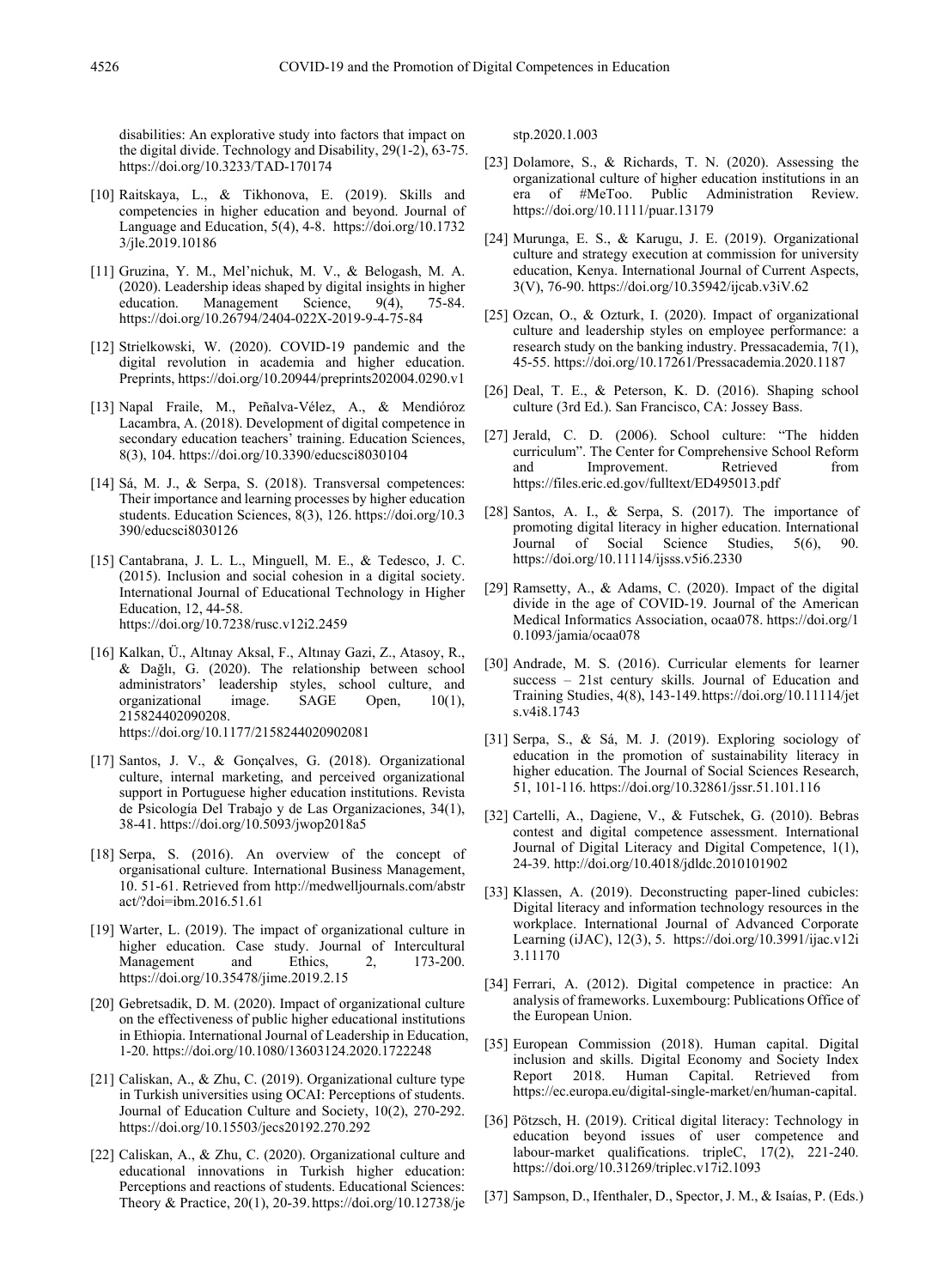(2018). Digital technologies: Sustainable innovations for improving teaching and learning. Cham: Springer. https://doi.org/10.1007/978-3-319-73417-0

- [38] Kampylis, P., Punie, Y., & Devine, J. (2015). Promoting effective digital-age learning – A European framework for digitally-competent educational organisations. digitally-competent https://doi.org/10.2791/54070
- [39] Vītoliņa, I. (2015). E-inclusion process and societal digital skill development. Discourse and Communication for Sustainable Education, 6(1), 86-94. https://doi.org/10.1515/ dcse-2015-0006
- [40] Gomez Zermeño, M. G. (2020). Massive open online courses as a digital learning strategy of education for sustainable development. Development of Energy, Water and Environment Systems. http://dx.doi.org/10.13044/j.sdewes.d7.0311
- [41] Záklasník, M., & Putnová, A. (2019). Digital society Opportunity or threat? Case studies of Japan and the Czech Republic. Acta Universitatis Agriculturae et Silviculturae Mendelianae Brunensis, 67(4), 1085-1095. https://doi.org/10.11118/actaun201967041085
- [42] van Genderen, J., Goodchild, M. F., Guo, H., Yang, C., Nativi, S., Wang, L., & Wang, C. (2020). Digital earth challenges and future trends. In H. Guo, M. Goodchild, & A. Annoni (Eds), Manual of digital earth (pp. 811-827). Singapore: Springer.
- [43] Rodrigo Moriche, M. P, Goig Martínez, R., Martínez Sánchez, I., & Freitas Cortina, A. (2020). La competencia digital en los programas de formación de ocio y tiempo libre para jóvenes [Digital competence in leisure training programmes for young people]. Pedagogia Social Revista Interuniversitaria, 35, 139. http://dx.doi.org/10.7179/psri\_2 020.35.11
- [44] Lozano, R., Merrill, M., Sammalisto, K., Ceulemans, K., & Lozano, F. (2017). Connecting competences and pedagogical approaches for sustainable development in higher education: A literature review and framework<br>proposal. Sustainability,  $9(10)$ , 1889. proposal. Sustainability, 9(10), 1889. https://doi.org/10.3390/su9101889
- [45] Ruiz-Mallén, I., & Heras, M. (2020). What sustainability? Higher education institutions' pathways to reach the Agenda 2030 Goals. Sustainability, 12(4), 1290. https://doi.org/10.3 390/su12041290
- [46] United Nations (2015). Resolution adopted by the General Assembly on 25 September 2015. 70/1. Transforming our world, The 2030 agenda for sustainable development. Retrieved fromhttp://www.un.org/ga/search/view\_doc.asp? symbol=A/RES/70/1&Lang=E
- [47] United Nations (2018). About the sustainable development goals. Retrieved from https://www.un.org/sustainabledevel opment/sustainable-development-goals/
- [48] United Nations (2019). Global indicator framework for the Sustainable Development Goals and targets of the 2030 Agenda for Sustainable Development. Retrieved from https://unstats.un.org/sdgs/indicators/Global%20Indicator% 20Framework%20after%202019%20refinement\_Eng.pdf
- [49] Mensah, J., & Casadevall, S. R. (2019). Sustainable development: Meaning, history, principles, pillars, and implications for human action: Literature review. Cogent

Social Sciences, 5(1), 1653531. https://doi.org/10.1080/233 11886.2019.1653531

- [50] Abad-Segura, E., González-Zamar, M.-D., Infante-Moro, J. C., & Ruipérez García, G. (2020). Sustainable management of digital transformation in higher education: Global research trends. Sustainability, 12(5), 2107. Sustainability, https://doi.org/10.3390/su12052107
- [51] Krajčo, K., Habánik, J., & Grenčíková, A. (2019). New technology impact on the sustainable development. Engineering Economics, 30(1). https://doi.org/10.5755/j01. ee.30.1.20776
- [52] UNESCO (2016) Education 2030. Incheon Declaration and framework for action. Ensure inclusive and equitable quality education and lifelong learning for all. Paris: UNESCO.
- [53] UNESCO (2017). Education for sustainable development goals. Learning objectives. Paris: United Nations, Educational, Scientific and Cultural Organization.
- [54] Farinha, C., Caeiro, S., & Azeiteiro, U. (2019). Sustainability strategies in Portuguese higher education institutions: Commitments and practices from internal insights. Sustainability,  $11(11)$ ,  $3227$ . https://doi.org/10.3390/su11113227
- [55] López-Meneses, E., Sirignano, F. M., Vázquez-Cano, E., & Ramírez-Hurtado, J. M. (2020). University students' digital competence in three areas of the DigCom 2.1 model: A comparative study at three European universities. Australasian Journal of Educational Technology, 69-88. https://doi.org/10.14742/ajet.5583
- [56] Tejedor, G., Segalàs, J., Barrón, Á., Fernández-Morilla, M., Fuertes, M., Ruiz-Morales, J., … Hernández, À. (2019). Didactic strategies to promote competencies in sustainability. Sustainability, 11(7), 2086. https://doi.org/10.3390/su11072 086
- [57] Serpa, S., Ferreira, C. M., Santos, A. I., & Teixeira, R. (2018). Participatory action research in higher education training. International Journal of Social Science Studies, 6(6), 1. https://doi.org/10.11114/ijsss.v6i6.3286
- [58] von Braun, J., Zamagni, S., & Sorondo, M. S. (2020). The moment to see the poor. Science, 368(6488), 214. https://doi.org/10.1126/science.abc2255
- [59] Armitage, R., & Nellums, L. B. (2020). Considering inequalities in the school closure response to COVID-19. The Lancet Global Health, 8(5), e644. https://doi.org/10.10 16/S2214-109X(20)30116-9
- [60] Cherkaoui, M. (1999). Sociologie de l'éducation [Sociology of education]. Paris: Presses Universitaires de France.
- [61] Zhang, W., Wang, Y., Yang, L., & Wang, C. (2020). Suspending Classes Without Stopping Learning: China's education emergency management policy in the COVID-19 outbreak. Journal of Risk and Financial Management, 13(3), 55. https://doi.org/10.3390/jrfm13030055
- [62] Brudermann, T., Aschemann, R., Füllsack, M., & Posch, A. (2019). Education for sustainable development 4.0: Lessons learned from the University of Graz, Austria. Sustainability, 11(8), 2347. https://doi.org/10.3390/su11082347
- [63] Zhu, X., & Liu, J. (2020). Education in and after Covid-19: Immediate responses and long-term visions. Postdigital